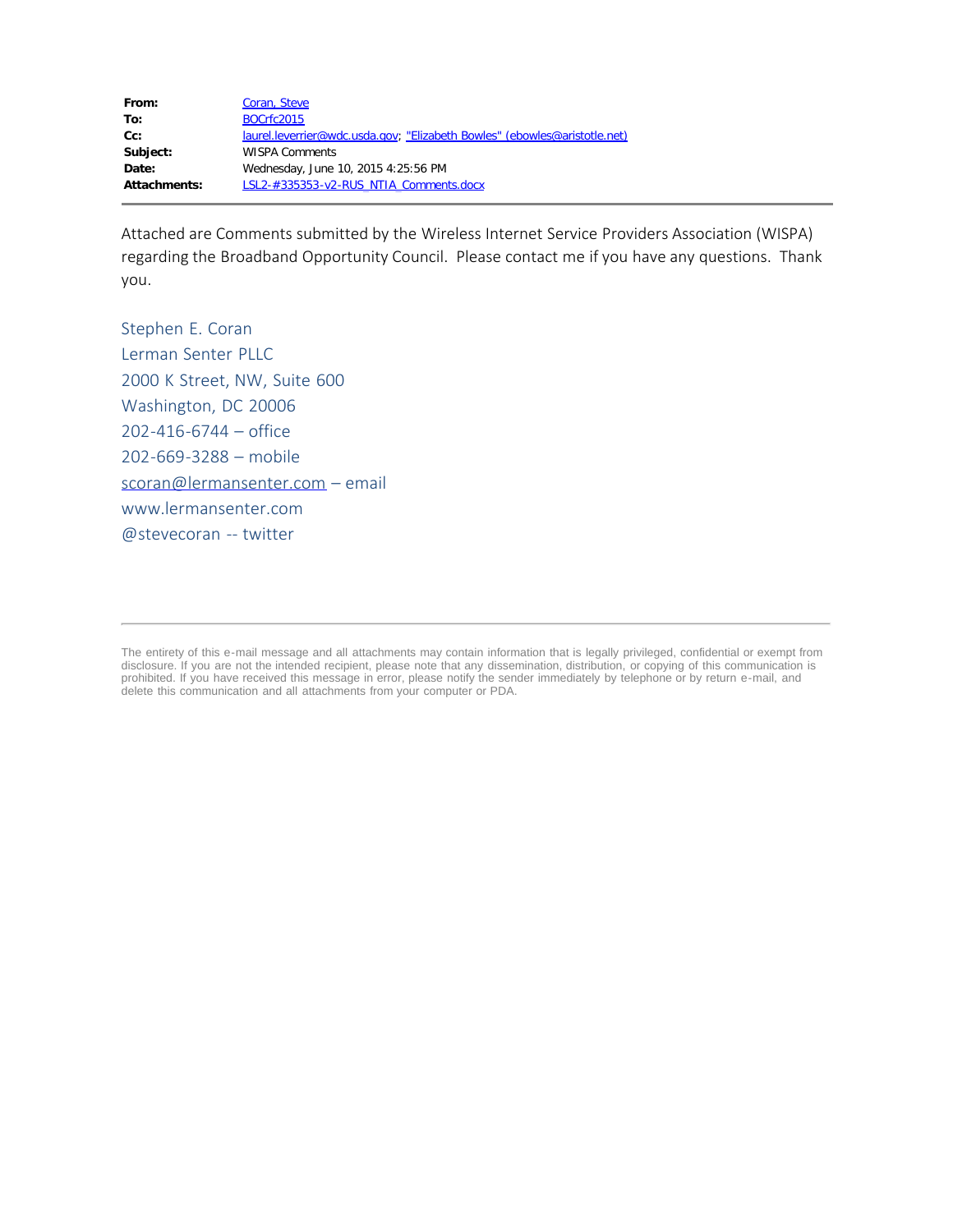#### **Broadband Opportunity Council Notice and Request for Comment**

Docket No. 1540414365-5365-01

## **COMMENTS OF THE WIRELESS INTERNET SERVICE PROVIDERS ASSOCIATION**

The Wireless Internet Service Providers Association ("WISPA") is pleased to file Comments in response to the Notice and Request for Comment ("Notice") adopted by the Rural Utilities Service ("RUS") and the National Information and Telecommunications Administration ("NTIA") with respect to the Broadband Opportunity Council ("Council").

As background, WISPA is the trade association that represents the interests of wireless Internet service providers ("WISPs") that provide IP-based fixed wireless broadband services to consumers, businesses and anchor institutions across the country. WISPs use unlicensed spectrum that lowers barriers to entry so that they can provide high-quality and affordable service in unserved, underserved and competitive areas. WISPA's members include more than 850 WISPs, equipment manufacturers, distributors, and others committed to providing affordable and competitive fixed broadband services. WISPA estimates that WISPs serve more than 3,000,000 people, many of whom reside in rural, unserved and underserved areas where wired technologies like FTTH, DSL and cable Internet access services may not be available. The vast majority of WISPs are small businesses.

Many WISPs have participated in the BTOP and BIP broadband stimulus programs and other funding programs administered by RUS. In addition, in January 2013, WISPA filed Comments in connection with RUS's Community Connect Program.<sup>[1](#page-1-0)</sup> WISPA regularly participates in rulemaking and other proceedings before the Federal Communications

<span id="page-1-0"></span><sup>1</sup> *See* Comments of WISPA, RIN 0572-AC30 (filed Jan. 15, 2013).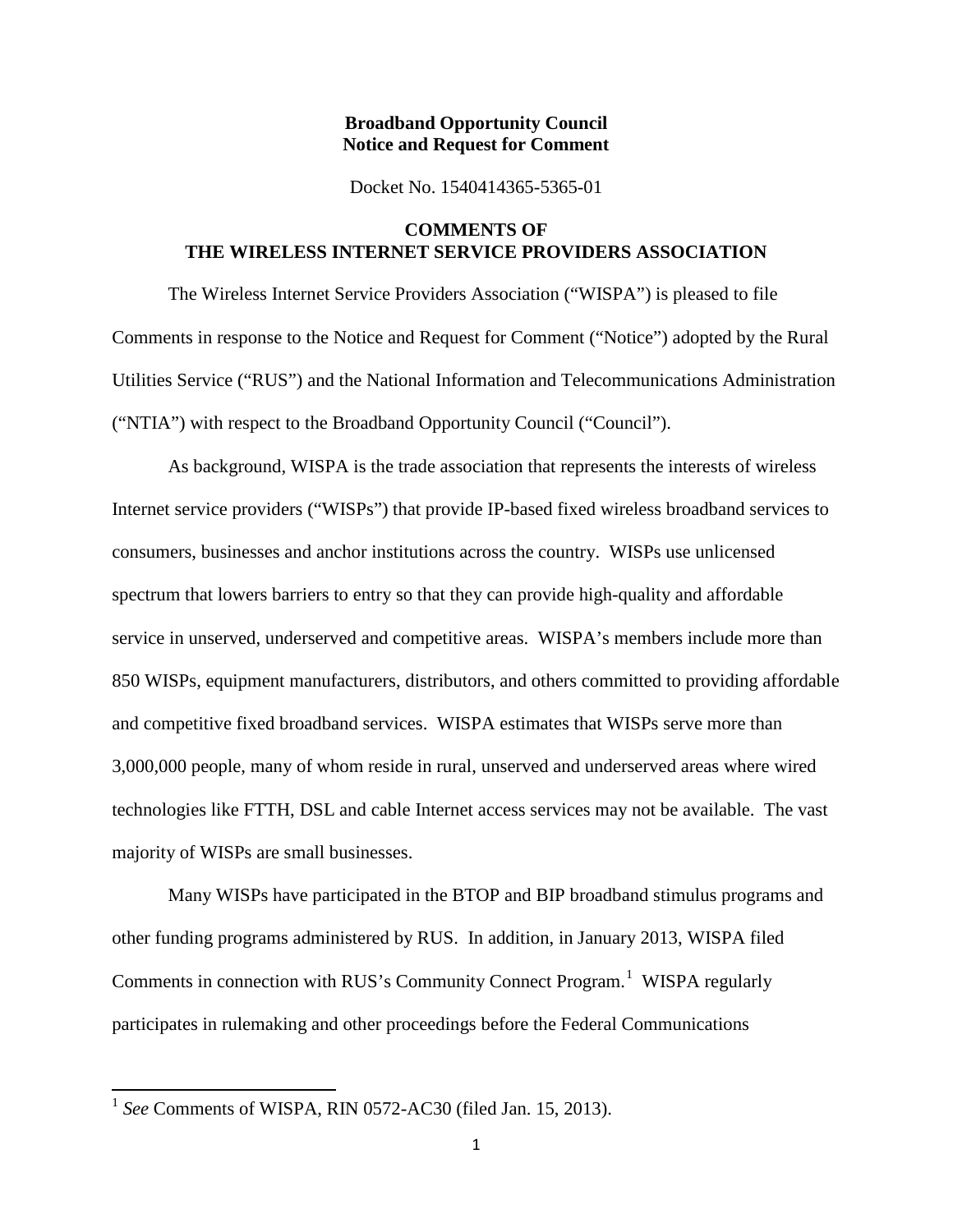Commission ("FCC") on issues such as open Internet regulation, spectrum availability, and universal service ("USF") reform. WISPA's overriding focus is on promoting opportunities for small fixed wireless broadband providers by easing onerous regulations, seeking additional spectrum resources, and ensuring a level playing field in USF and other subsidy programs.

WISPA's Comments below correspond to the questions presented in the Notice.

## *A. Overarching Questions*

1. *How can the federal government promote best practices in broadband deployment and adoption? What resources are most useful to communities? What actions would be most helpful to communities seeking to improve broadband availability and use?* 

The federal government can promote best practices in several ways. First, rules must be technology agnostic and not favor any particular technology or category of broadband provider over others. The qualifications of broadband providers for funding programs should be based on a demonstrated ability to meet established criteria for speed, latency, and cost-effectiveness.

Second, best practices should favor private investment over public funding and ownership of broadband networks. Instead of allowing municipalities to use taxpayer funds to deploy broadband service, municipalities should first determine that broadband is lacking in an area, should encourage private investment through incentives and tax abatement (as they often do to attract business to a municipality), and provide assistance – financial or otherwise – to the broadband provider. Only if at least one broadband provider does not step forward should the municipality be permitted to deploy its own broadband service. Further, any municipal broadband system should be required to make its network available to privately funded broadband providers that desire interconnection. This policy would support deployment, adoption, and investment.

Third, in order to ensure that small broadband providers invest in broadband in small communities that large providers often ignore, the Council should minimize recordkeeping and reporting obligations. Small providers, the ones most likely to serve unserved and underserved communities, cannot deploy cost-effective broadband service if the paperwork burdens are too burdensome. While there should of course be accountability, best practices should take into account the small staff and limited administrative resources of small broadband providers.

Fourth, the Council can convene a stakeholder group to determine best practices for broadband deployment. The issues subject to best deployment practices should include worker safety, installation techniques, and customer service standards.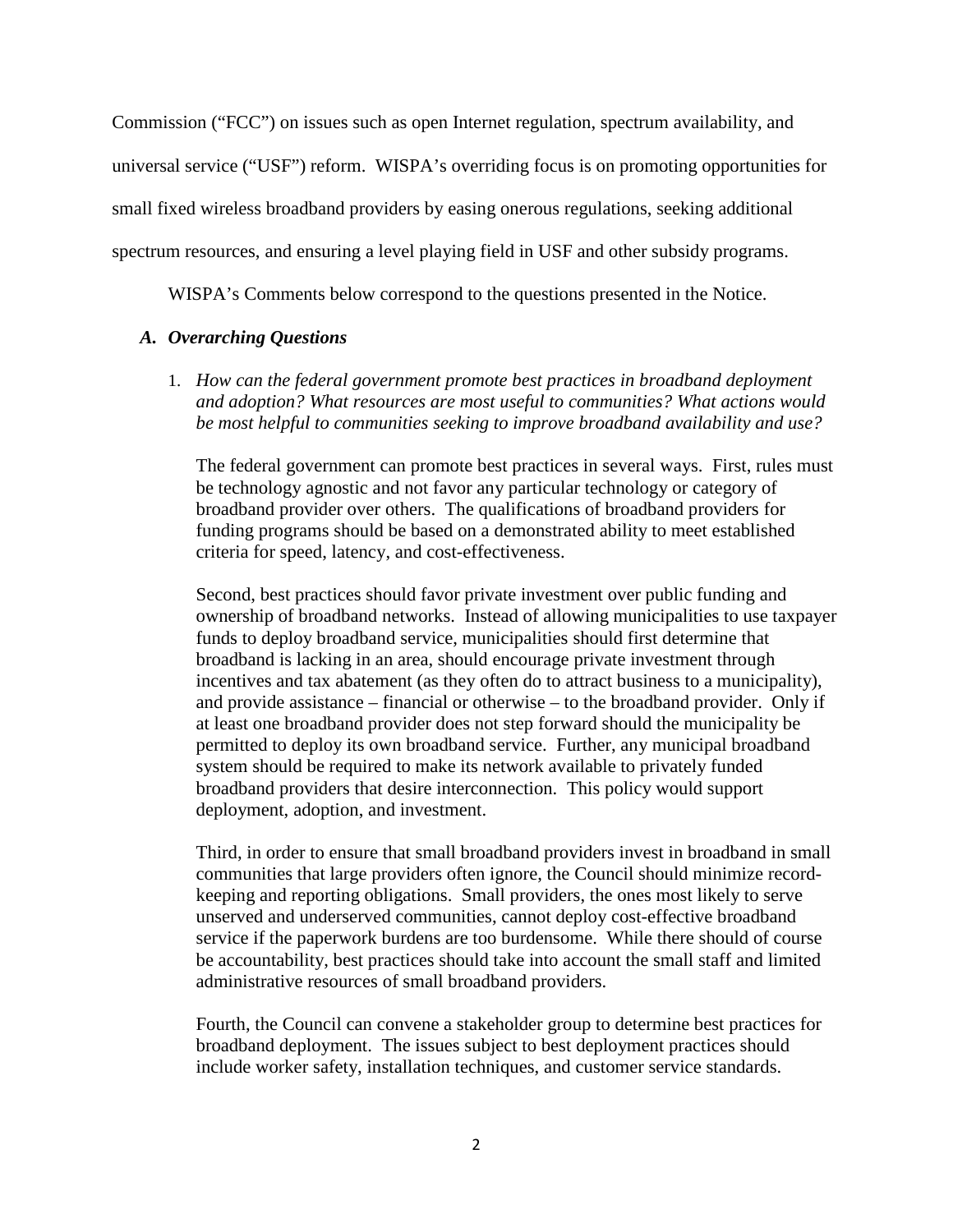2. *How can the federal government best promote the coordination and use of federallyfunded broadband assets?* 

The federal government controls a significant amount of buildings, parks, and other areas where vertical infrastructure for fixed and mobile wireless broadband may already exist. The federal government should develop a standard lease agreement and streamline approval processes so that broadband providers can quickly and without much negotiation obtain access to rooftops, towers, fire control towers, and other federal assets on fair terms. These documents, information, and processes should be made public through a dedicated website.

3. *What federal regulations and/or statutes could be modernized or adapted to promote broadband deployment and adoption?* 

WISPA recommends the following. First, Congress should continue its efforts to modernize the Communications Act so that it is consumer focused, technologically neutral, and responsive to new technologies. WISPA has filed comments in response to white papers issued by the House Energy & Commerce Committee making specific recommendations on spectrum and competition policy.<sup>[2](#page-3-0)</sup>

Second, WISPA has urged the FCC to exempt small broadband providers from new disclosure obligations and its Title II rules. The FCC approved a temporary exemption of its new disclosure obligations for providers with 100,000 or fewer subscribers that filed FCC Form 477. That exemption expires in December, and the FCC is expected to invite further comment on the extent to which that exemption should continue. With respect to Title II and the "general Internet conduct standard" the FCC adopted, WISPA has petitioned the District of Columbia Court of Appeals for a stay and has sought review of the FCC's decision. WISPA believes that a legislative solution would be the best alternative for small broadband providers.

Third, the FCC is considering procedures for competitive bidding for Phase II of the Connect America Fund. WISPA believes that the procedures must be fair, technology neutral, and encourage robust participation by qualified applicants. Financial and other gating requirements should not foreclose participation by small businesses, which are often best able to quickly deploy broadband facilities in small, rural communities.

Fourth, RUS should streamline the process and request additional funding for the broadband loan program. This program has proven very effective with low default

<span id="page-3-0"></span><sup>2</sup> *See* Email from L. Elizabeth Bowles, WISPA Legislative Chair, to CommLawUpdate (submitted Jan. 31, 2014) (Communications Act modernization); Letter from L. Elizabeth Bowles, WISPA Legislative Chair, to the Hon. Fred Upton and the Hon. Greg Walden (submitted Apr. 25, 2014) (spectrum policy); Letter from L. Elizabeth Bowles, WISPA Legislative Chair, to the Hon. Fred Upton and the Hon. Greg Walden (submitted June 13, 2014) (competition policy and the role of the FCC).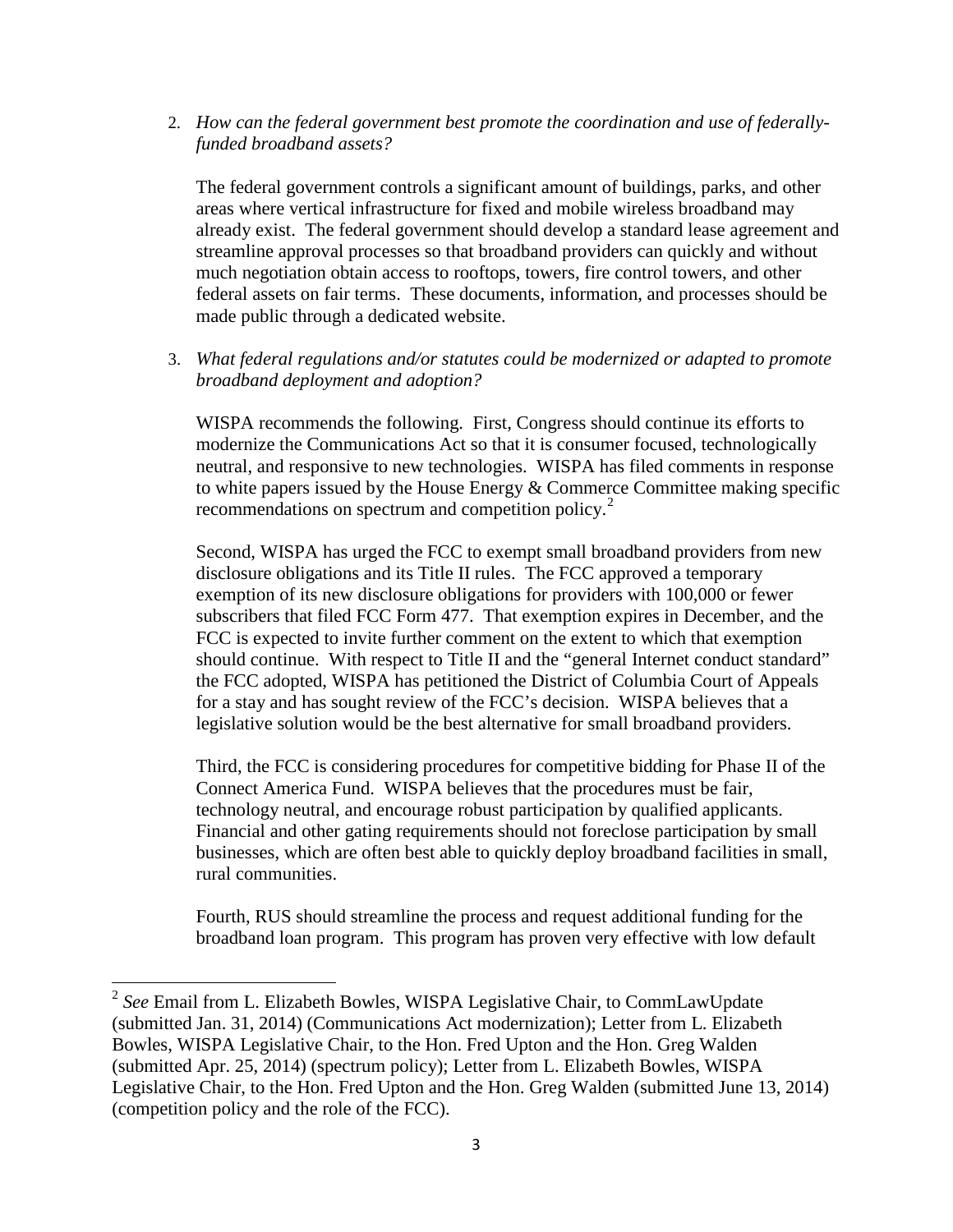rates. The program could be further improved by allowing consideration of in-kind equity contributions and by giving special allowances for deferred grant revenue for previous BIP and BTOP awardees during equity calculations.

4. *As the federal government transitions to delivering more services online, what should government do to provide information and training to those who have not adopted broadband? What should the federal government do to make reasonable accommodations to those without access to broadband?*

Information and training needs in regards to broadband are found in low-income neighborhoods and communities. One example of what should be done can be found in Estella's Brilliant Bus program.<sup>[3](#page-4-0)</sup> Estella Mims Pyfrom took a bus and transformed it into a computer lab where she gives children and adults one-on-one time, teaching them about computers and extending their education. This approach has allowed Ms. Pyfrom to help to approximately 500 students.<sup>[4](#page-4-1)</sup> More programs like this one are needed throughout the country. This could be part of E-rate funding or another grant opportunity through RUS.

Additionally, libraries and community centers need to be equipped with computers and ongoing funding for upgrades.

5. *How can the federal government best collaborate with stakeholders (state, local, and tribal governments, philanthropic entities, industry, trade associations, consumer organizations, etc.) to promote broadband adoption and deployment?* 

The federal government should convene multi-stakeholder groups to develop best practices, standardized lease agreements, and standardized metrics to define and measure broadband speed, deployment, and adoption. In addition, the federal government can obtain information from established councils and committees. The Federal Government should communicate with state-established organizations like these in each state.

# *B. Addressing Regulatory Barriers*

6. *What regulatory barriers exist within the agencies of the Executive Branch to the deployment of broadband infrastructure?* 

In recent years, NTIA and the Department of Defense, working with the FCC, have reduced barriers to spectrum availability by becoming more engaged in the process of enabling commercial use of federal spectrum, either through sharing or through the transfer of spectrum for commercial use. These efforts should continue as spectrum

<span id="page-4-1"></span><span id="page-4-0"></span><sup>3</sup> Information about Estella Mims Pyfrom can be found here: http://estellasbrilliantbus.org/ <sup>4</sup> "Brilliant Bus' shrinking digital divide" by Danielle Berger, CNN

http://www.cnn.com/2013/04/04/us/cnnheroes-pyfrom-brilliant-bus/index.html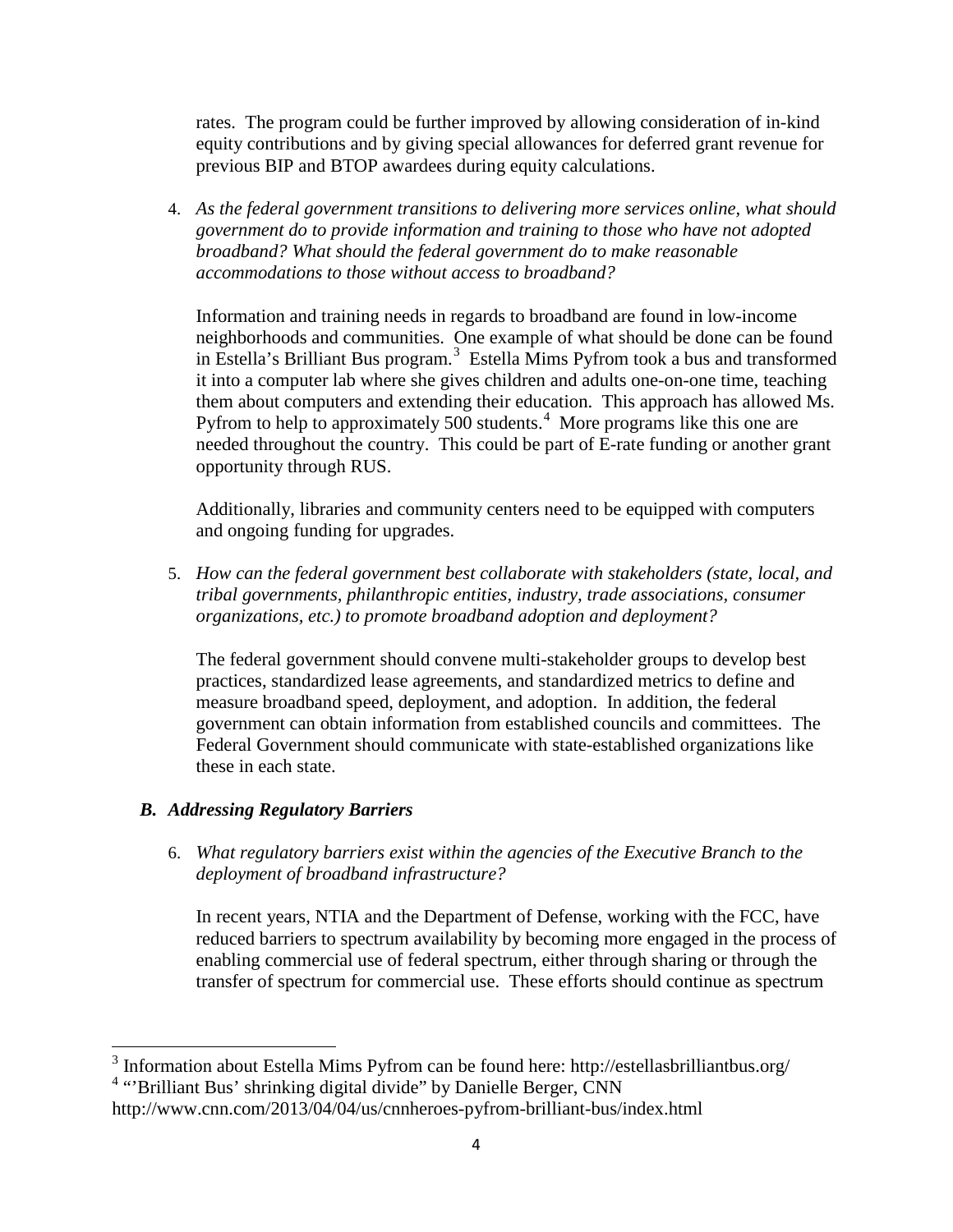sharing techniques evolve and use (or non-use) of spectrum by federal agencies is better understood and assessed.

7. *What federal programs should allow the use of funding for the deployment of broadband infrastructure or promotion of broadband adoption but do not do so now?* 

As two examples, the Department of Transportation should encourage the deployment of fiber as new roads are constructed to promote cost-effective "dig once" programs that can extend broadband to new areas. The Housing and Urban Development agency can work with programs like Habitat for Humanity and lowincome multi-tenant projects to make broadband available in HUD projects.

8. *What inconsistences exist in federal interpretation and application of procedures, requirements, and policies by Executive Branch agencies related to broadband deployment and/or adoption, and how could these be reconciled? One example is the variance in broadband speed definitions.* 

As the Notice acknowledges, the FCC and RUS use different definitions of "broadband." The agencies also use different definitions of other relevant terms, such as "rural area," and measure broadband differently. For instance, the FCC looks at upload and download speeds separately, while RUS uses a combined threshold.

Conforming definitions would help avoid situations where an "unserved" area eligible for funding or other benefits with one agency would be ineligible for funding with the other agency. In other circumstances, a lack of common definitions could lead to cases where an area is eligible for funding by both the FCC and RUS, which if uncoordinated could create multiple taxpayer-funded broadband projects in the same geographic area.

In addition, RUS rules treat fixed and mobile broadband as if they were the same for purposes of the Community Connect program.<sup>[5](#page-5-0)</sup> In some cases, areas that are deemed served by mobile broadband will be ineligible for grants or loans even if there is no fixed broadband service provided to residences in that area. Fixed and mobile technologies serve different markets and perform different functions, and funding programs should recognize this distinction (as the FCC does with its separate Mobility Fund to support mobile broadband and the Connect America Fund to support fixed broadband). This problem can be easily fixed by establishing separate funding programs for fixed and mobile broadband.

9. *Are there specific regulations within the agencies of the Executive Branch that impede or restrict competition for broadband service, where residents have either no option or just one option? If so, what modifications could agencies make to promote competition in the broadband marketplace?* 

<span id="page-5-0"></span><sup>5</sup> 78 Fed.Reg. 25791 (May 3, 2013).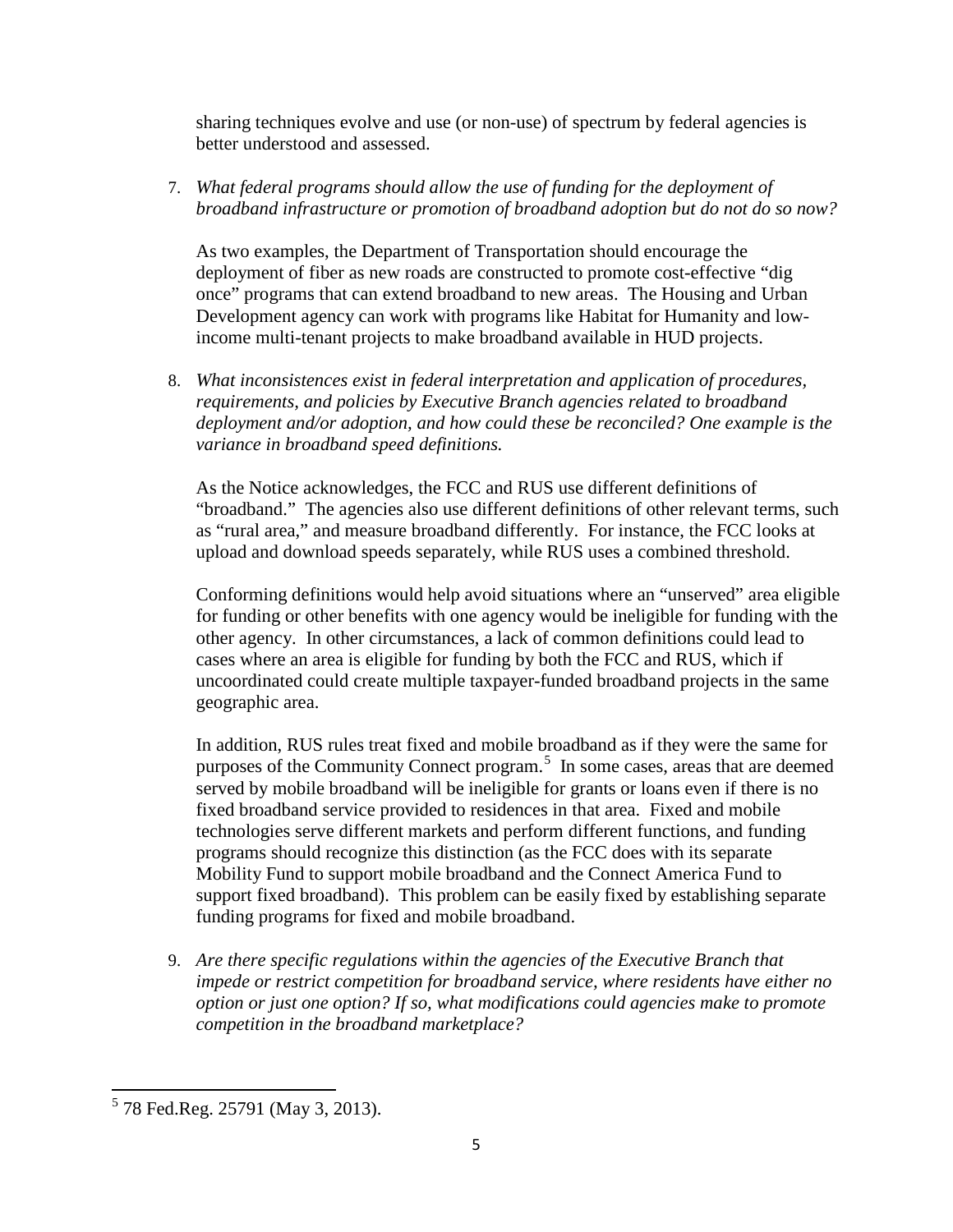As discussed in the response to #8, RUS regulations for the Community Connect program fail to distinguish between fixed and mobile, leaving many residences ineligible for funding because mobile – but not fixed – service is offered.

10. *Are there federal policies or regulations within the Executive Branch that create barriers for communities or entities to share federally-funded broadband assets or networks with other non-federally funded networks?* 

Please see responses to #8 and #9 above.

11. *Should the federal government promote the implementation of federally-funded broadband projects to coincide with other federally-funded infrastructure projects? For example, coordinating a broadband construction project funded by USDA with a road excavation funded by DOT?* 

WISPA believes that the federal government should promote programs like this.

## *C. Promoting Public and Private Investment in Broadband*

12. *How can communities/regions incentivize service providers to offer broadband services, either wired or wireless, in rural and remote areas? What can the federal government do to help encourage providers to serve rural areas?* 

Please see responses to #1 and #2 above.

13. *What changes in Executive Branch agency regulations or program requirements could incentivize last mile investments in rural areas and sparsely populated, remote parts of the country?* 

Please see responses to #8 and #9 above.

14. *What changes in Executive Branch agency regulations or program requirements would improve coordination of federal programs that help communities leverage the economic benefits offered by broadband?* 

Please see responses to #8 and #9 above.

15. *How can Executive Branch agencies incentivize new entrants into the market by lowering regulatory or policy barriers?* 

Please see responses to #1, #2, #8 and #9 above.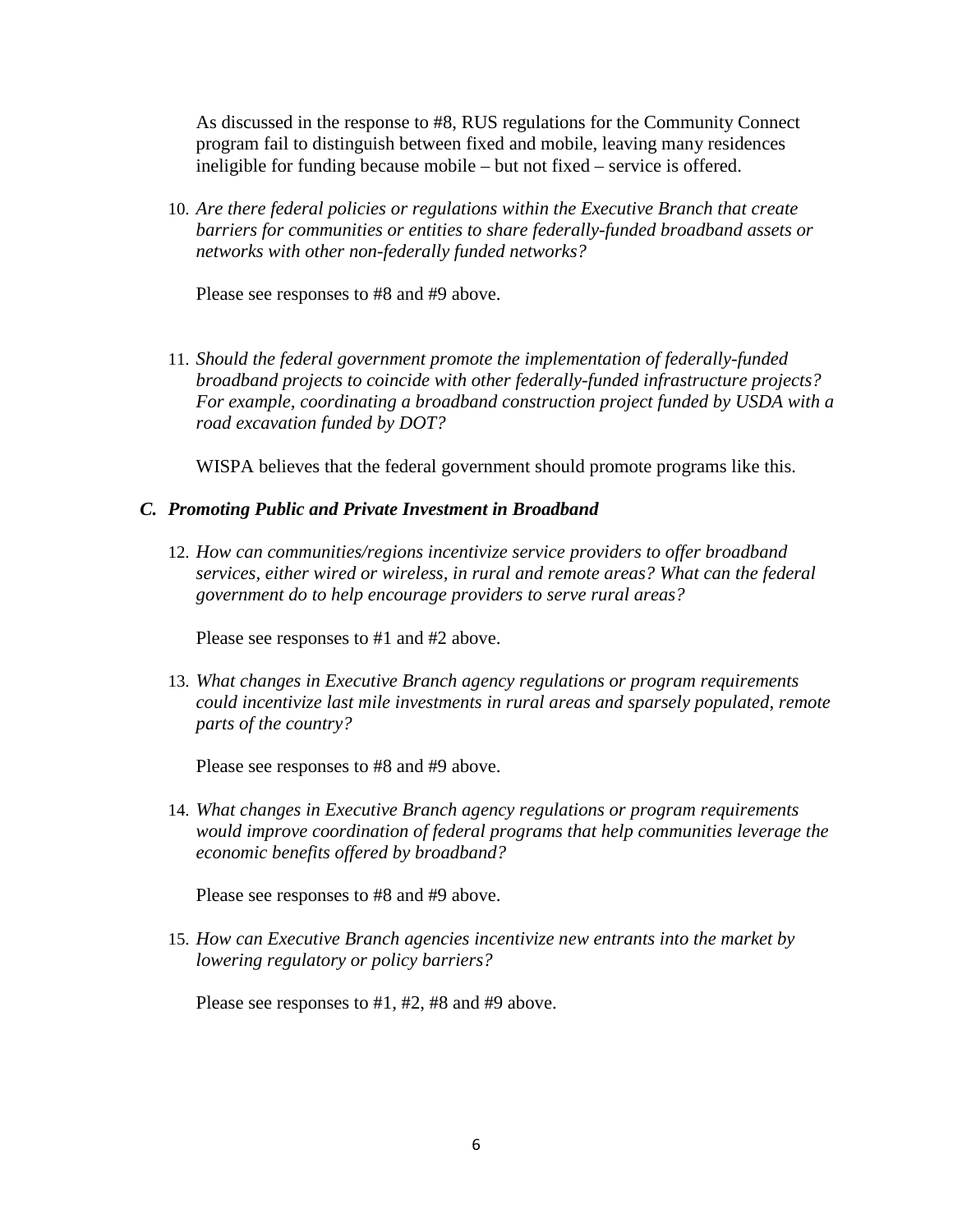#### *D. Promoting Broadband Adoption*

16. *What federal programs within the Executive Branch should allow the use of funding for broadband adoption, but do not do so now?* 

WISPA does not respond to this question.

17. *Typical barriers to broadband adoption include cost, relevance, and training. How can these be addressed by regulatory changes by Executive Branch agencies?* 

Executive Branch agencies can incorporate programs that provide tax exemptions for businesses that invest in broadband deployment and adoption programs in rural, unserved and underserved areas.

## *E. Issues Related to State, Local, and Tribal Governments*

18. *What barriers exist at the state, local, and/or tribal level to broadband deployment and adoption? How can the federal government work with and incentivize state, local, and tribal governments to remove these barriers?* 

The FCC took important action in October 2014 to implement Section 6409 of the Middle Class Tax Relief and Job Creation Act of 2012 and improve access to wireless facilities for collocation of equipment. These rules should expedite access to towers and other infrastructure for both fixed and mobile broadband, although it is believed that many communities are unaware of the new rules. Efforts to educate local governments should continue.

19. *What federal barriers do state, local, and tribal governments confront as they seek to promote broadband deployment and adoption in their communities?* 

WISPA does not respond to this question.

20. *What can the federal government do to make it easier for state, local, and tribal governments or organizations to access funding for broadband?* 

WISPA does not respond to this question.

21. *How can the federal government support state, local, and tribal efforts to promote and/or invest in broadband networks and promote broadband adoption? For example, what type of capacity-building or technical assistance is needed?* 

WISPA does not respond to this question.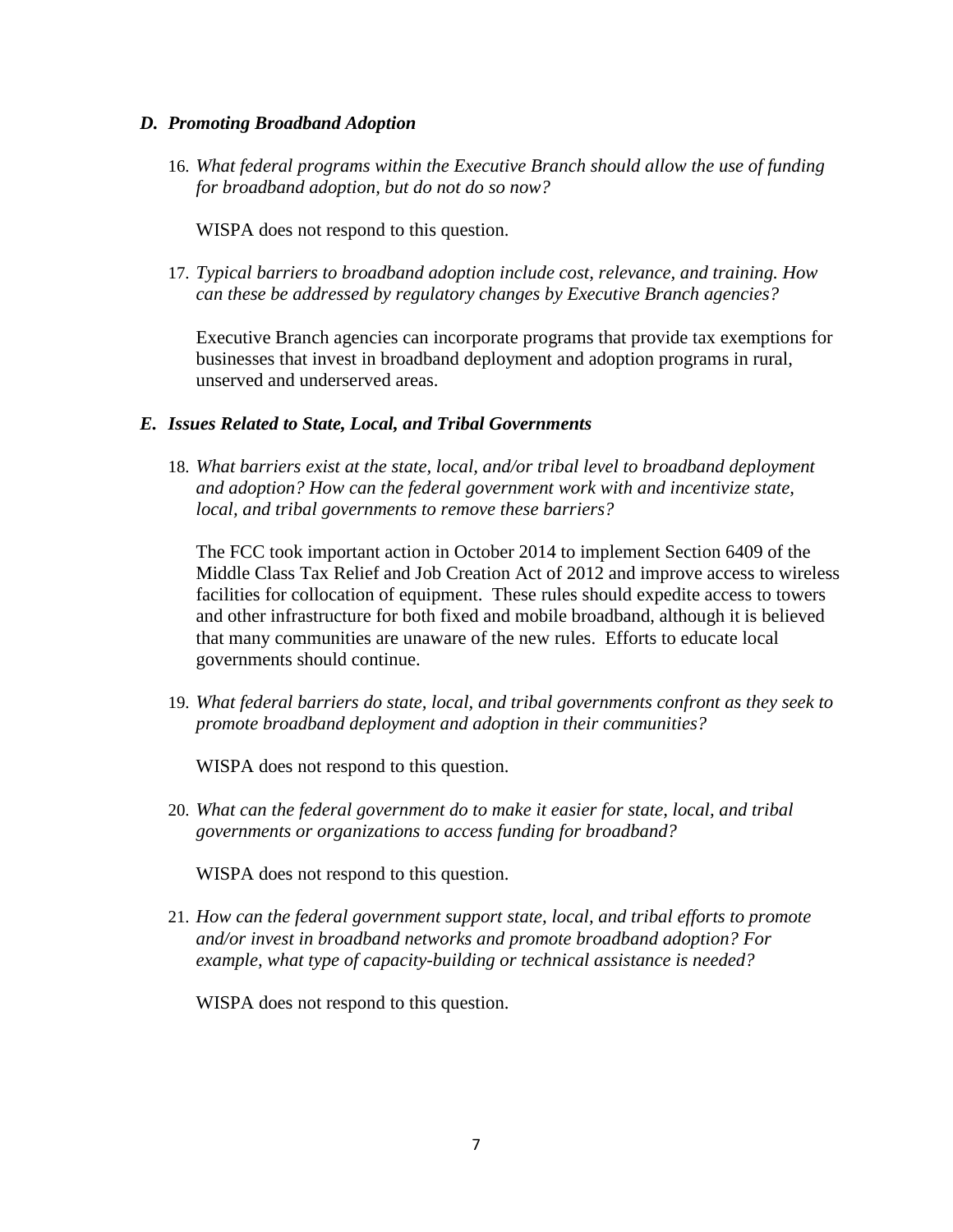- *F. Issues Related to Vulnerable Communities and Communities With Limited or No Broadband* 
	- 22. *How can specific regulatory policies within the Executive Branch agencies be altered to remove or reduce barriers that prevent vulnerable populations from accessing and using broadband technologies? Vulnerable populations might include, but are not limited to, veterans, seniors, minorities, people with disabilities, at-risk youth, lowincome individuals and families, and the unemployed.*

WISPA does not respond to this question.

23. *How can the federal government make broadband technologies more available and relevant for vulnerable populations?* 

WISPA does not respond to this question.

#### *G. Issues Specific to Rural Areas*

24. *What federal regulatory barriers can Executive Branch agencies alter to improve broadband access and adoption in rural areas?* 

Please see responses to #1, #2, #8 and #9 above.

25. *Would spurring competition to offer broadband service in rural areas expand availability and, if so, what specific actions could Executive Branch agencies take in furtherance of this goal?* 

As discussed in the response to #1, municipalities that deploy their own broadband systems should be required to allow privately funded broadband providers to interconnect to those networks on fair and non-discriminatory terms.

26. *Because the predominant areas with limited or no broadband service tend to be rural, what specific provisions should Executive Branch agencies consider to facilitate broadband deployment and adoption in such rural areas?* 

Executive Branch agencies should consider what other federally-funded projects are available in rural communities and tag broadband funding opportunities to those projects. Additionally, Executive Branch agencies can provide additional funding to rural community programs to be used on broadband initiatives within those communities.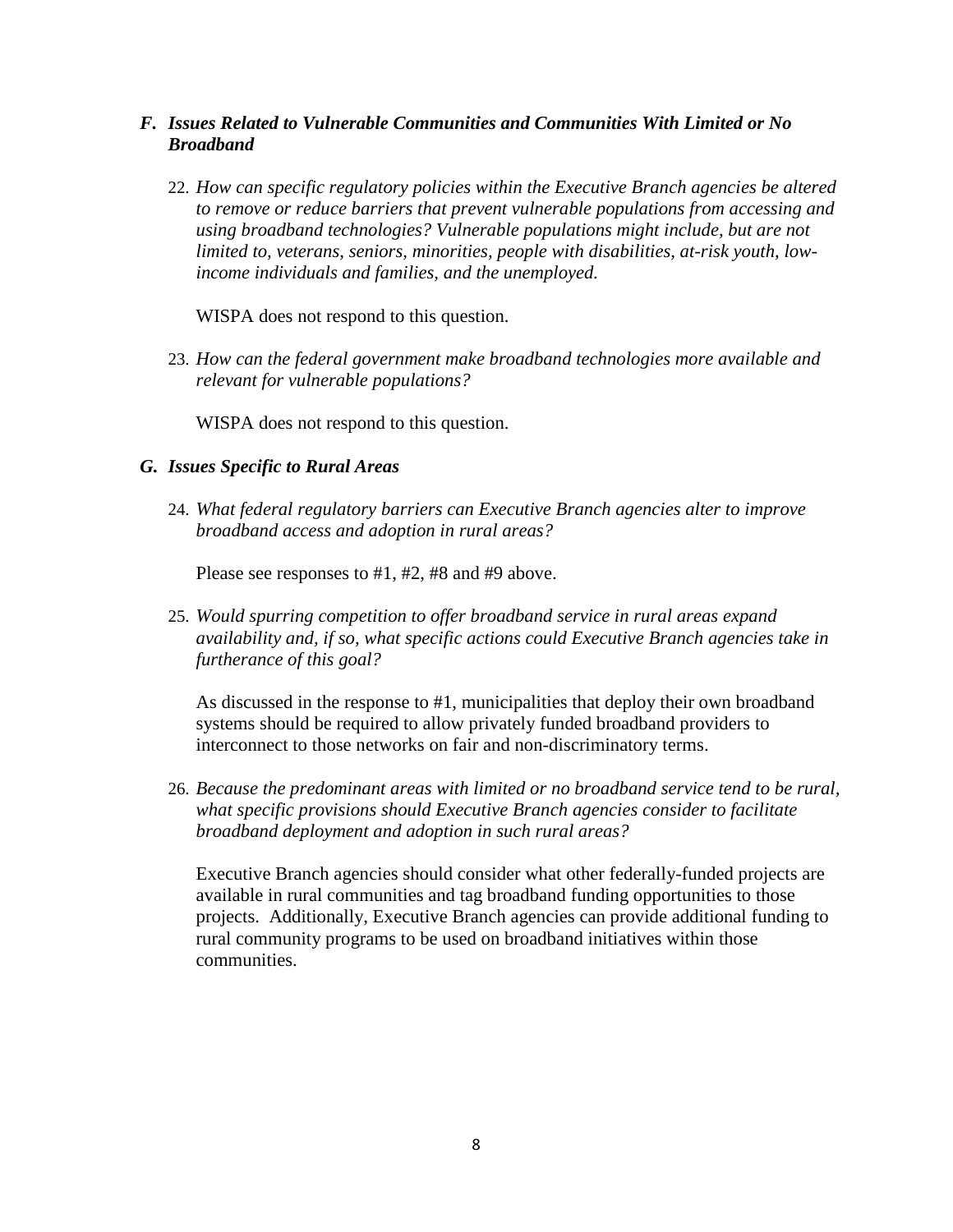## *H. Measuring Broadband Availability, Adoption, and Speeds*

27. *What information about existing broadband services should the Executive Branch collect to inform decisions about broadband investment, deployment, and adoption? How often should this information be updated?* 

Broadband providers should be required to report to one agency and on one form. They should not be required to provide reports to the FCC, RUS, NTIA or another federal agency. Common reporting will reduce administrative burdens and lead to standardized metrics. Information and statistics should be updated every six months and reporting should be aggregated to ensure confidentiality of certain competitive information.

Categories of information would include the following:

- Broadband speeds, latency, and usage
- Pricing tiers
- Areas served (by census block or other granular metric)
- 28. *Are there gaps in the level or reliability of broadband-related information gathered by other entities that need to be filled by Executive Branch data collection efforts?*

WISPA has noted that, while rigorous, the FCC's determination of "unserved" and "served" areas does not always reflect reality. While some of the data deficiency results from a failure of broadband providers to file FCC Form 477, the FCC should work to ensure greater compliance and accuracy.

29. *What additional research should the government conduct to promote broadband deployment, adoption, and competition?* 

The federal government should conduct research on new technologies and how other countries are successfully providing broadband to their citizens.

30. *How might the federal government encourage innovation in broadband deployment, adoption, and competition?*

In these Comments, WISPA has described a number of initiatives that the federal government can take to promote technology-neutral broadband deployment. These include the following:

- Exempting small businesses from open Internet rules
- Requiring municipalities to undertake a detailed analysis before spending taxpayer money on deploying service
- Requiring municipalities to make their facilities available for interconnection
- Tax exemptions